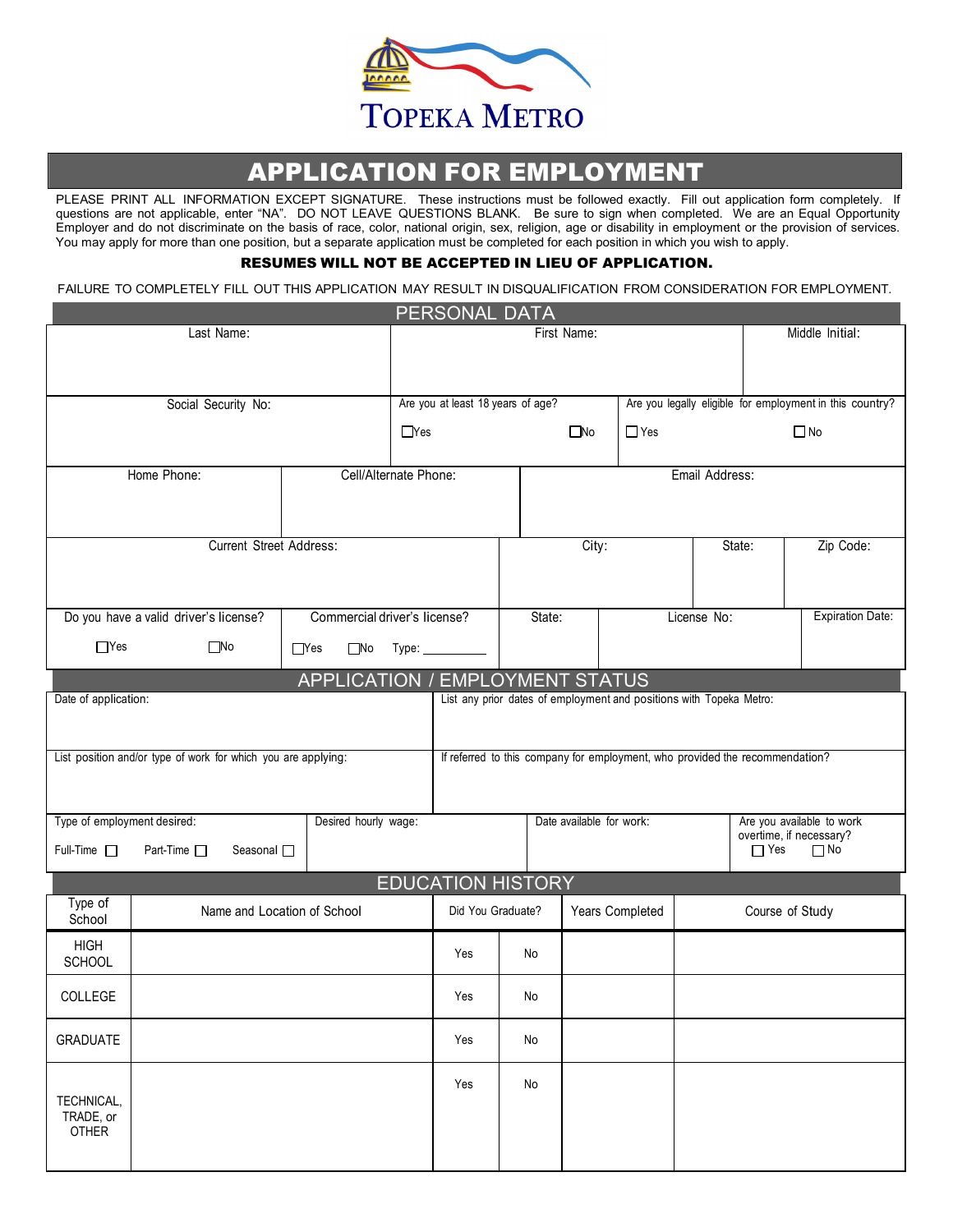## EMPLOYMENT HISTORY PLEASE LIST ALL EMPLOYMENT DURING THE PAST 5 YEARS. ATTACH ADDITIONAL PAGES, IF NECESSARY.

|                       |                                                                       |           |          |                   |              | PLEASE LIST YOUR CURRENTORMOSTRECENT EMPLOYER HERE:                                                                     |                                                  |        |                 |      |  |
|-----------------------|-----------------------------------------------------------------------|-----------|----------|-------------------|--------------|-------------------------------------------------------------------------------------------------------------------------|--------------------------------------------------|--------|-----------------|------|--|
| From:                 | To:                                                                   | Employer: |          | Phone:            |              |                                                                                                                         |                                                  |        |                 |      |  |
|                       |                                                                       |           |          |                   |              |                                                                                                                         |                                                  |        |                 |      |  |
| Immediate Supervisor: |                                                                       |           | Address: |                   |              |                                                                                                                         | City:                                            |        | State:          | Zip: |  |
|                       |                                                                       |           |          |                   |              |                                                                                                                         |                                                  |        |                 |      |  |
| Starting Job Title:   |                                                                       |           |          | Ending Job Title: |              |                                                                                                                         | Starting Pay Rate:                               |        | Final Pay Rate: |      |  |
|                       |                                                                       |           |          |                   |              |                                                                                                                         |                                                  |        |                 |      |  |
|                       | Summarize the nature of work performed and your job responsibilities: |           |          |                   |              |                                                                                                                         |                                                  |        |                 |      |  |
|                       |                                                                       |           |          |                   |              |                                                                                                                         |                                                  |        |                 |      |  |
|                       |                                                                       |           |          |                   |              |                                                                                                                         |                                                  |        |                 |      |  |
|                       |                                                                       |           |          |                   |              |                                                                                                                         |                                                  |        |                 |      |  |
| Reason for leaving:   |                                                                       |           |          |                   |              |                                                                                                                         |                                                  |        |                 |      |  |
|                       | May we contact this employer for reference?                           |           |          | $\Box$ Yes        | $\square$ No |                                                                                                                         | Later, not at this time. (Please explain below:) |        |                 |      |  |
| Comments:             |                                                                       |           |          |                   |              |                                                                                                                         |                                                  |        |                 |      |  |
|                       |                                                                       |           |          |                   |              | EMPLOYMENT HISTORY (PLEASE FILL IN ALL SPACES BELOW OR MARK "N/A")                                                      |                                                  |        |                 |      |  |
| From:                 | To:                                                                   | Employer: |          |                   |              | PLEASE LIST YOUR SECOND MOST RECENT EMPLOYER HERE:                                                                      |                                                  | Phone: |                 |      |  |
|                       |                                                                       |           |          |                   |              |                                                                                                                         |                                                  |        |                 |      |  |
| Immediate Supervisor: |                                                                       |           | Address: |                   |              |                                                                                                                         | City:                                            |        | State:          | Zip: |  |
|                       |                                                                       |           |          |                   |              |                                                                                                                         |                                                  |        |                 |      |  |
|                       |                                                                       |           |          |                   |              |                                                                                                                         |                                                  |        |                 |      |  |
| Starting Job Title:   |                                                                       |           |          | Ending Job Title: |              |                                                                                                                         | Starting Pay Rate:                               |        | Final Pay Rate: |      |  |
|                       |                                                                       |           |          |                   |              |                                                                                                                         |                                                  |        |                 |      |  |
|                       | Summarize the nature of work performed and your job responsibilities: |           |          |                   |              |                                                                                                                         |                                                  |        |                 |      |  |
|                       |                                                                       |           |          |                   |              |                                                                                                                         |                                                  |        |                 |      |  |
|                       |                                                                       |           |          |                   |              |                                                                                                                         |                                                  |        |                 |      |  |
| Reason for leaving:   |                                                                       |           |          |                   |              |                                                                                                                         |                                                  |        |                 |      |  |
|                       |                                                                       |           |          |                   |              |                                                                                                                         |                                                  |        |                 |      |  |
|                       | May we contact this employer for reference?                           |           |          | $\Box$ Yes        | $\square$ No |                                                                                                                         | Later, not at this time. (Please explain below:) |        |                 |      |  |
| Comments:             |                                                                       |           |          |                   |              |                                                                                                                         |                                                  |        |                 |      |  |
|                       |                                                                       |           |          |                   |              | EMPLOYMENT HISTORY (PLEASE FILL IN ALL SPACES BELOW OR MARK "N/A")<br>PLEASE LIST YOUR THIRD MOST RECENT EMPLOYER HERE: |                                                  |        |                 |      |  |
| From:                 | To:                                                                   | Employer: |          |                   |              |                                                                                                                         |                                                  | Phone: |                 |      |  |
|                       |                                                                       |           |          |                   |              |                                                                                                                         |                                                  |        |                 |      |  |
| Immediate Supervisor: |                                                                       |           | Address: |                   |              |                                                                                                                         | City:                                            |        | State:          | Zip: |  |
|                       |                                                                       |           |          |                   |              |                                                                                                                         |                                                  |        |                 |      |  |
| Starting Job Title:   |                                                                       |           |          | Ending Job Title: |              |                                                                                                                         | Starting Pay Rate:                               |        | Final Pay Rate: |      |  |
|                       |                                                                       |           |          |                   |              |                                                                                                                         |                                                  |        |                 |      |  |
|                       |                                                                       |           |          |                   |              |                                                                                                                         |                                                  |        |                 |      |  |
|                       | Summarize the nature of work performed and your job responsibilities: |           |          |                   |              |                                                                                                                         |                                                  |        |                 |      |  |
|                       |                                                                       |           |          |                   |              |                                                                                                                         |                                                  |        |                 |      |  |
|                       |                                                                       |           |          |                   |              |                                                                                                                         |                                                  |        |                 |      |  |
| Reason for leaving:   |                                                                       |           |          |                   |              |                                                                                                                         |                                                  |        |                 |      |  |
|                       |                                                                       |           |          |                   |              |                                                                                                                         |                                                  |        |                 |      |  |
|                       | May we contact this employer for reference?                           |           |          | $\Box$ Yes        | $\Box$ lo    |                                                                                                                         | Later, not at this time. (Please explain below:) |        |                 |      |  |
| Comments:             |                                                                       |           |          |                   |              |                                                                                                                         |                                                  |        |                 |      |  |
|                       |                                                                       |           |          |                   |              | PERIODS OF UNEMPLOYMENT                                                                                                 |                                                  |        |                 |      |  |
|                       |                                                                       |           |          |                   |              | Please use this space to provide dates and details of any periods of unemployment (include ALL gaps in employment):     |                                                  |        |                 |      |  |
|                       |                                                                       |           |          |                   |              |                                                                                                                         |                                                  |        |                 |      |  |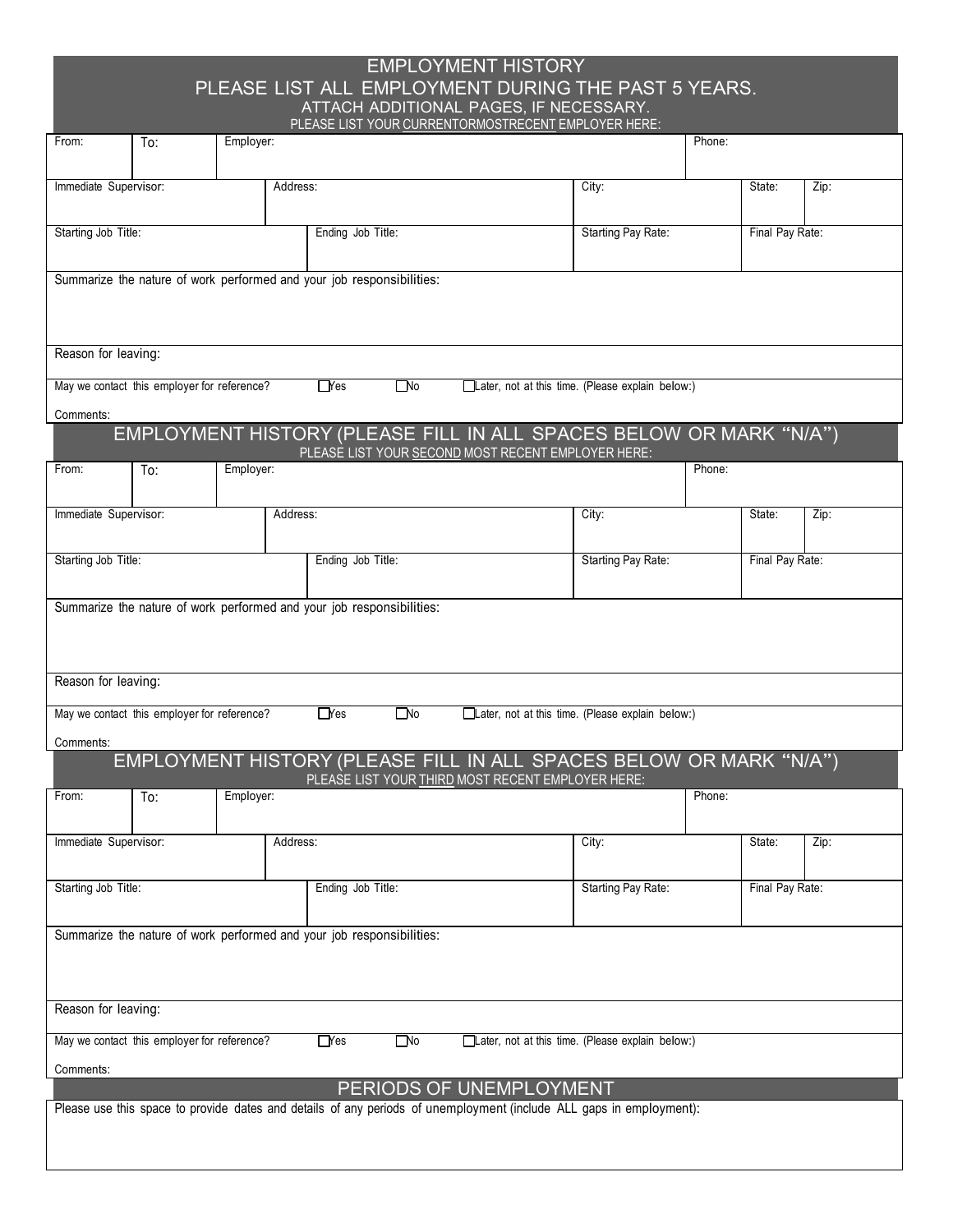| <b>MILITARY SERVICE RECORD</b>                                                                                                                                                                                              |       |                                     |                                                       |            |                                                                                                                     |                            |  |  |  |  |
|-----------------------------------------------------------------------------------------------------------------------------------------------------------------------------------------------------------------------------|-------|-------------------------------------|-------------------------------------------------------|------------|---------------------------------------------------------------------------------------------------------------------|----------------------------|--|--|--|--|
| Have you ever been in the military?<br>$\Box$ Yes<br>$\square$ No                                                                                                                                                           |       |                                     |                                                       |            | Date and type of discharge (OPTIONAL):                                                                              |                            |  |  |  |  |
| If yes, list branch:                                                                                                                                                                                                        |       |                                     |                                                       |            |                                                                                                                     |                            |  |  |  |  |
| Dates of service:                                                                                                                                                                                                           | From: | To:<br>Training and special skills: |                                                       |            |                                                                                                                     |                            |  |  |  |  |
| <b>CRIMINAL RECORD</b><br>Note: A criminal record or conviction may not disqualify you from consideration for employment.<br>However, you will not be considered if you fail to truthfully complete this section.           |       |                                     |                                                       |            |                                                                                                                     |                            |  |  |  |  |
| If so please list date and nature of offense(s):<br>Have you ever been convicted of a<br>crime?<br>⊟No<br>$\sqrt{\ }$ Yes                                                                                                   |       |                                     |                                                       |            |                                                                                                                     |                            |  |  |  |  |
| Name and location of court:                                                                                                                                                                                                 |       |                                     |                                                       |            | Disposition of case:                                                                                                |                            |  |  |  |  |
| Name of probation/parole officer:                                                                                                                                                                                           |       | Phone No:                           |                                                       |            | Are there any felony or misdemeanor charges pending against you?<br>∐No<br>If yes, please explain:<br>__Yes         |                            |  |  |  |  |
|                                                                                                                                                                                                                             |       |                                     | May we contact him//her? Nes No                       |            |                                                                                                                     |                            |  |  |  |  |
| Name:                                                                                                                                                                                                                       |       |                                     | Address (incl. city, state, & zip) or Email:          |            | PERSONAL REFERENCE DATA                                                                                             | Phone No:<br>Relationship: |  |  |  |  |
| Name:                                                                                                                                                                                                                       |       |                                     | Address (incl. city, state, & zip) or Email:          |            |                                                                                                                     | Phone No:<br>Relationship: |  |  |  |  |
| Name:                                                                                                                                                                                                                       |       |                                     | Address (incl. city, state, & zip) or Email:          |            | Phone No:<br>Relationship:                                                                                          |                            |  |  |  |  |
|                                                                                                                                                                                                                             |       |                                     | May we contact the above individuals for a reference? | $\Box$ Yes | $\Box$ No (If no, why?):                                                                                            |                            |  |  |  |  |
| The following functions may be essential requirements of this position. Please rate your ability to perform the following<br>functions and tasks using a scale of 1 to 10 (1 = CANNOT PERFORM and 10 = CAN EASILY PERFORM): |       |                                     |                                                       |            |                                                                                                                     |                            |  |  |  |  |
| Lift and/or carry up to 50-lbs. multiple times per day.                                                                                                                                                                     |       |                                     |                                                       |            | Eye/hand/foot coordination sufficient to operate<br>equipment, tools, and to climb ladder.                          |                            |  |  |  |  |
| Push and/or pull objects, requiring 15 lbs of force.                                                                                                                                                                        |       |                                     |                                                       |            | Knowledge of cleaning materials, tools, equipment, and<br>methods.                                                  |                            |  |  |  |  |
| Standing/walking up to 7 hours per day.                                                                                                                                                                                     |       |                                     |                                                       |            | Maintain cleanliness of tools/equipment and work area.                                                              |                            |  |  |  |  |
| Climb up and down steps multiple times per day.                                                                                                                                                                             |       |                                     |                                                       |            | Perform several tasks simultaneously and/or remain<br>focused on the job at hand.                                   |                            |  |  |  |  |
| Fully extend your arms for overhead cleaning repeatedly<br>throughout the day.                                                                                                                                              |       |                                     |                                                       |            | Work cooperatively with others and resolve problems in a<br>responsible manner (i.e. respect the chain-of-command). |                            |  |  |  |  |
| Willing to make occasional schedule adjustments when<br>Bend over and/or squat repeatedly throughout the day.<br>required.                                                                                                  |       |                                     |                                                       |            |                                                                                                                     |                            |  |  |  |  |
| <b>EQUIPMENT EXPERIENCE</b>                                                                                                                                                                                                 |       |                                     |                                                       |            |                                                                                                                     |                            |  |  |  |  |
| Please list skills & equipment experience relevant to the job for which you are applying:                                                                                                                                   |       |                                     |                                                       |            |                                                                                                                     |                            |  |  |  |  |
|                                                                                                                                                                                                                             |       |                                     |                                                       |            |                                                                                                                     |                            |  |  |  |  |
|                                                                                                                                                                                                                             |       |                                     |                                                       |            |                                                                                                                     |                            |  |  |  |  |
|                                                                                                                                                                                                                             |       |                                     |                                                       |            |                                                                                                                     |                            |  |  |  |  |
|                                                                                                                                                                                                                             |       |                                     |                                                       |            |                                                                                                                     |                            |  |  |  |  |
|                                                                                                                                                                                                                             |       |                                     |                                                       |            |                                                                                                                     |                            |  |  |  |  |
|                                                                                                                                                                                                                             |       |                                     |                                                       |            |                                                                                                                     |                            |  |  |  |  |